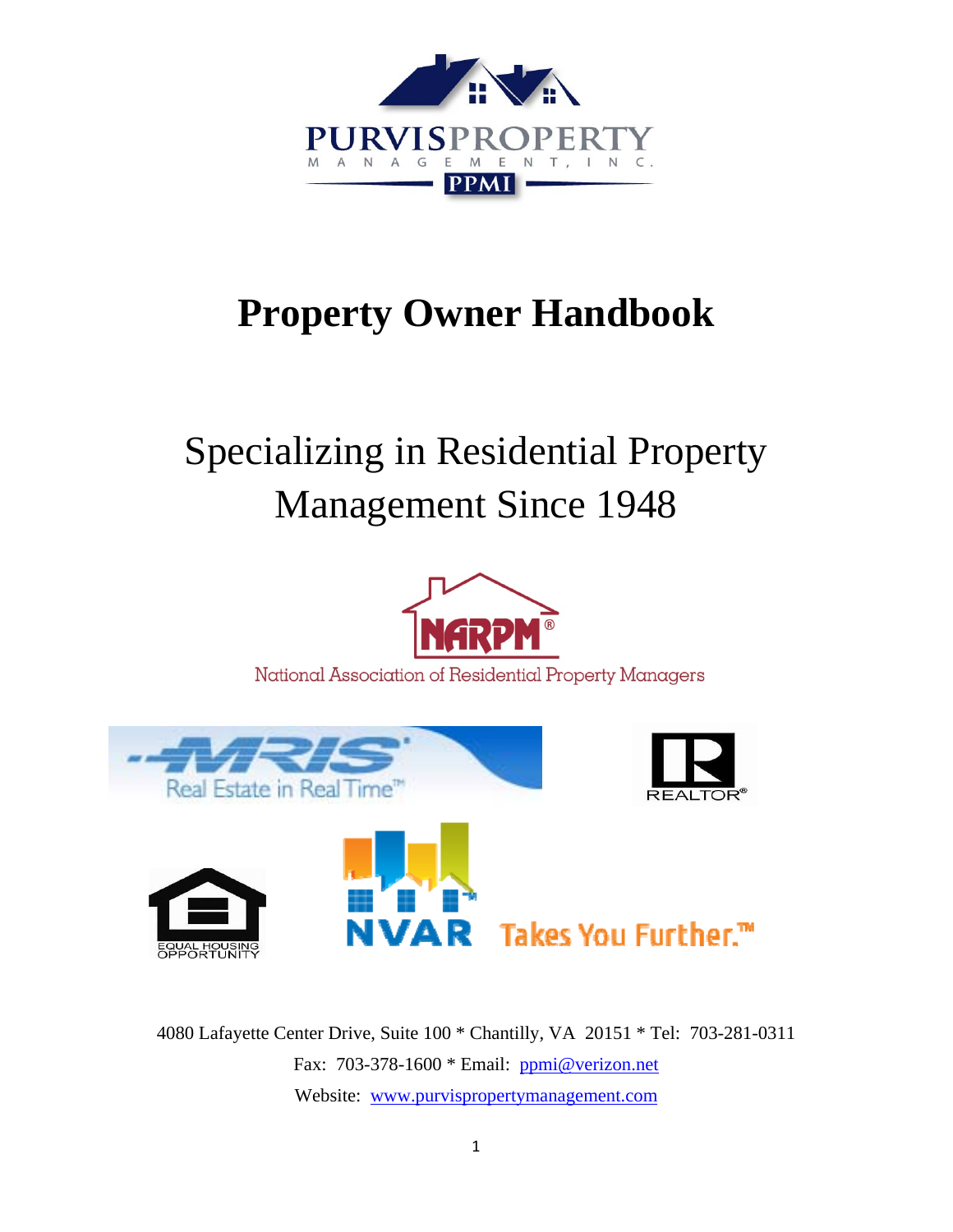

### **Since 1948**

The purpose of this handbook is to provide property owners with an overview of the administrative and management procedures of Purvis Property Management, Inc. (PPMI). It is our pleasure to acquaint you with our company and answer questions you may have about property management. We believe that when owners have a better understanding of the entire management process and the costs involved, we are then better able to manage your real estate assets.

The business relationship is established in writing between the property owner and Purvis Property Management, Inc. (PPMI) through a document called the "Management Agreement". All services, procedures, terms and conditions outlined in the "Property Owners Handbook" are subject to change. You should refer solely to your individual "Management Agreement" for actual services rendered.



# **Purvis Property Management, Inc. (PPMI) is proud to be an EQUAL HOUSING PROVIDER**

Purvis Property Management, Inc. (PPMI) does business in accordance with the Fair Housing Act and does not discriminate on the basis of race, creed, religion, age, sex, familial status, marital status, disability, color, national origin, sexual orientation or any other protected basis.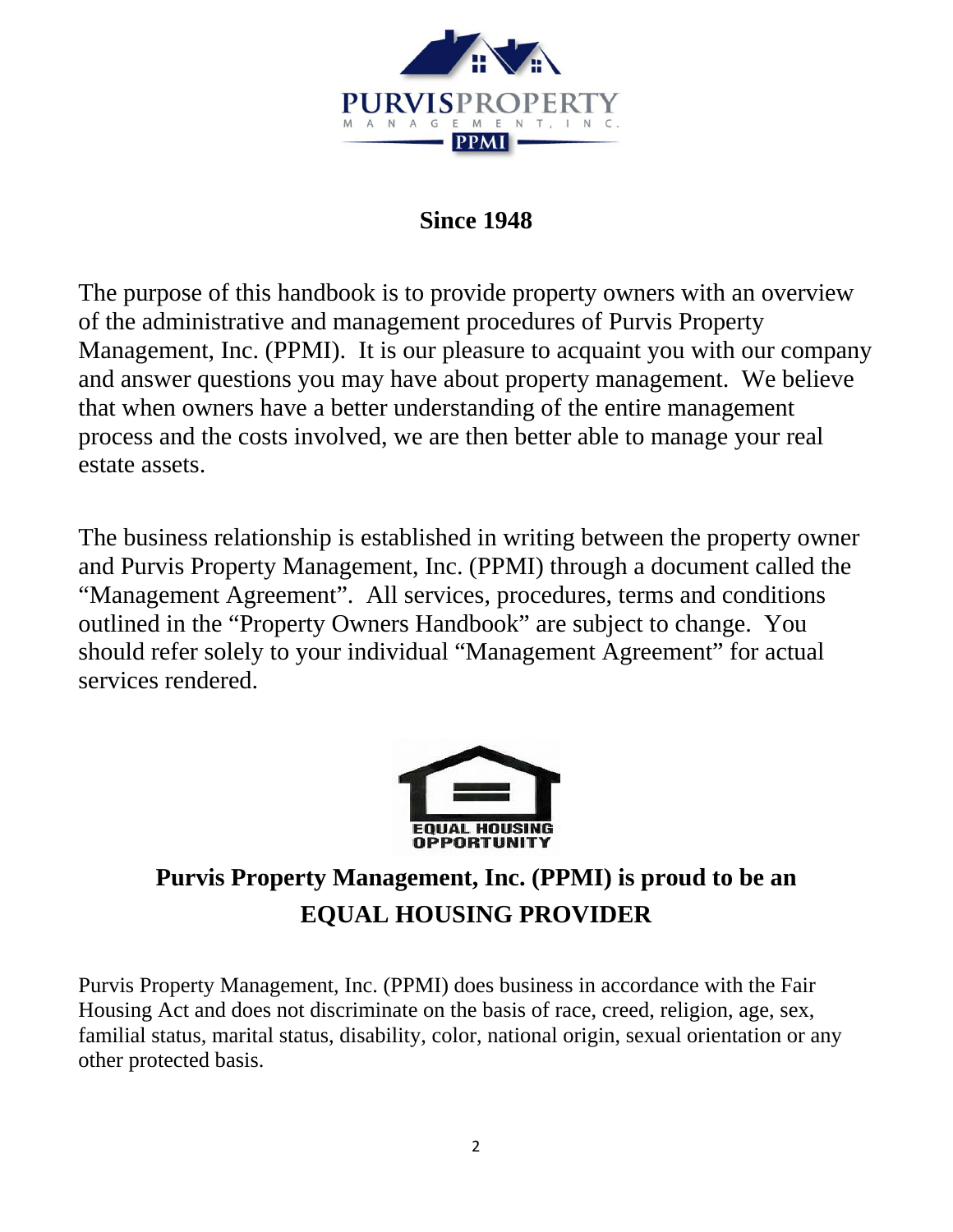

# *Table of Contents*

| I. Purvis Property Management, Inc. Makes Owning Rental Properties<br>Carefree and Profitable4 |
|------------------------------------------------------------------------------------------------|
| <b>II.</b> Frequently Asked Questions about Purvis Property Management,                        |
| <b>III.</b> Factors to Consider when Selecting a Management                                    |
| IV. Frequently Asked Questions about Qualifying Tenants, Leasing and                           |
|                                                                                                |
| VI. How to Prepare Your Property for Rent13                                                    |
|                                                                                                |
|                                                                                                |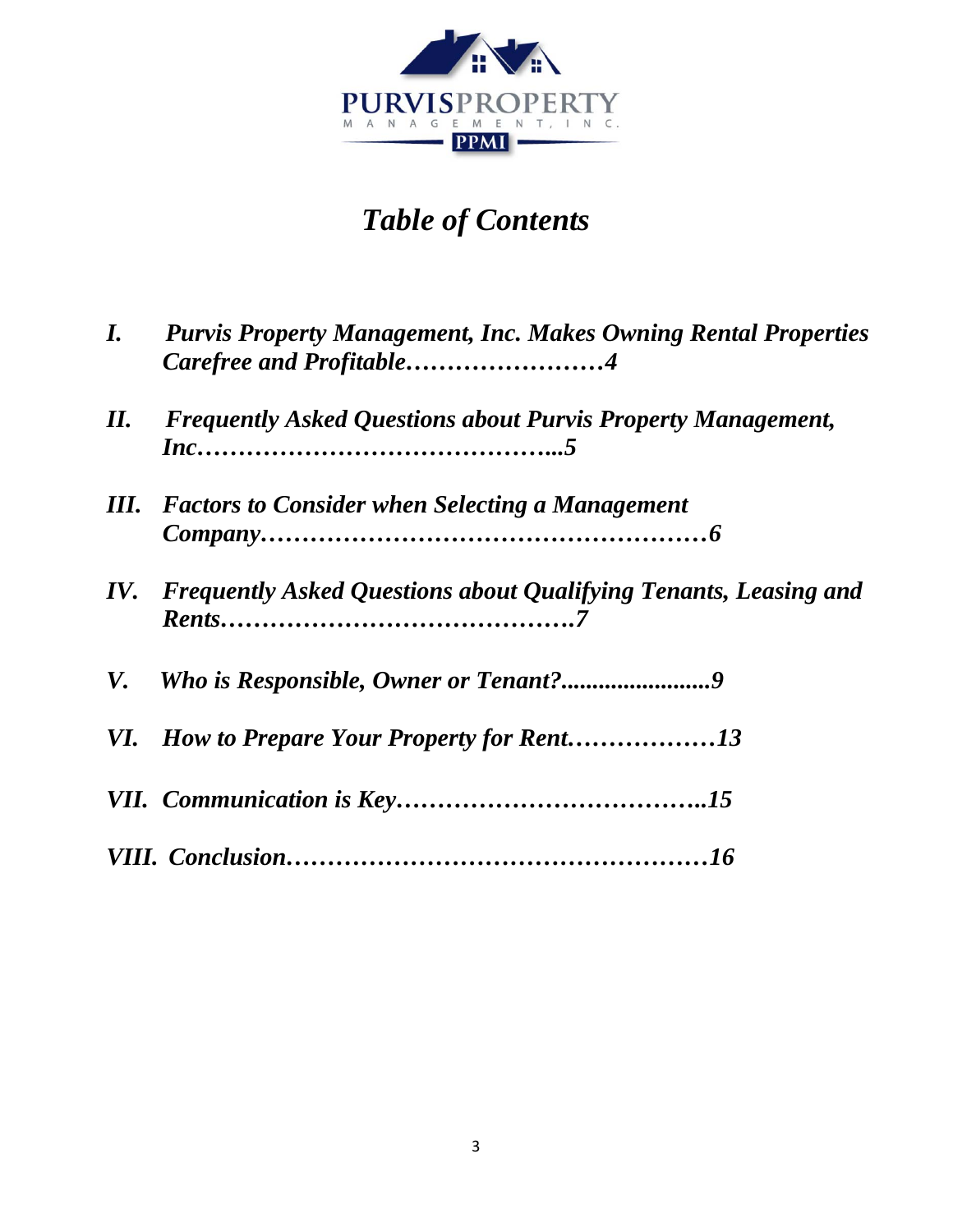

# **Purvis Property Management, Inc. Makes Owning Rental Properties Carefree and Profitable**

### **QUALIFIED STAFF**

Our staff is experienced, dedicated and dependable. Managing your real estate assets is our exclusive full-time service.

### **COMPREHENSIVE TENANT QUALIFICATION**

We believe that good tenants, who pay the rent, take care of the property and are good neighbor's equal better return on your investment.

### **COMPUTERIZED DETAILED ACCOUNTING**

We offer accurate, timely and complete reports that make your tax preparation easier.

### **EASY COMMUNICATION**

We are always available by telephone, fax, mail, email and personal appointments.

### **EXPERIENCED SERVICE PERSONNEL**

All maintenance, repairs and other services are completed by licensed and insured vendors.

### **EXPLORED PROPERTY INSPECTIONS**

We complete written comprehensive inspection reports with photos of the property for your protection, at NO additional cost.

### **FREE CONSULTATION**

We will advise you how to prepare your property for rent and provide you with a market analysis to establish rental rates.

### **TAX DEDUCTIBLE SERVICES**

All management fees and services are tax deductible.

### **COWNER FRIENDLY LEASE**

Our priority and loyalty is with the owner and the property.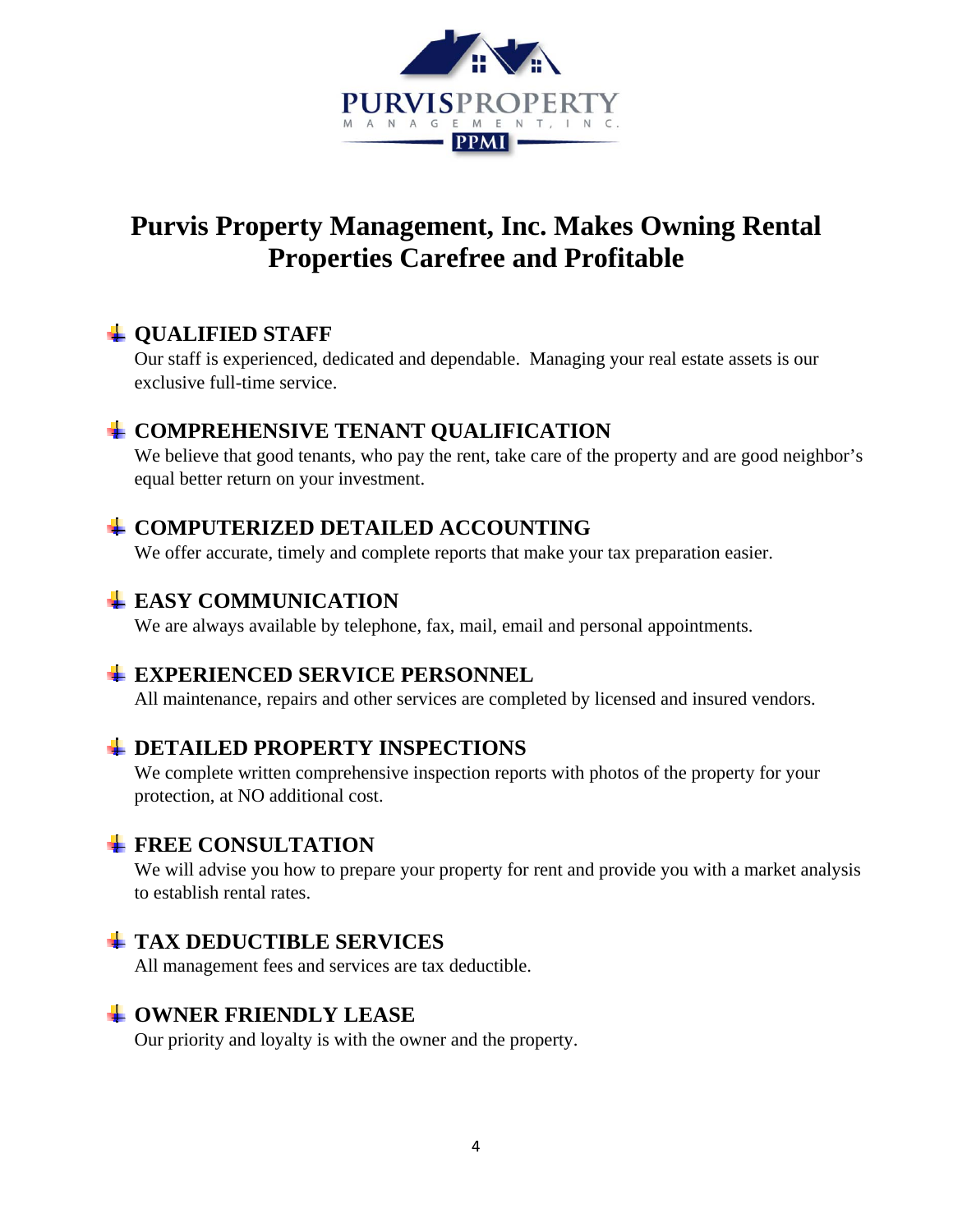

# **Frequently Asked Questions about Purvis Property Management, Inc. (PPMI)**

### **HOW LONG HAVE YOU BEEN IN BUSINESS?**

We are a continuation of a family owned  $\&$  operated real estate company founded in 1948 by C.E. Purvis Jr. and managed today by a 3<sup>rd</sup> generation Purvis.

### **WHAT IS OUR GEOGRAPHIC COVERAGE AREA?**

Our Oakton office manages properties exclusively in Northern Virginia only.

### **WHAT TYPE OF PROPERTIES DO YOU MANAGE?**

We manage residential properties, including condos, detached homes, and townhomes.

### **WHAT ARE YOUR OFFICE HOURS?**

We are open for business from 9:00 a.m. to 5:00 p.m. weekdays and someone is always on call after hours and on weekends and holidays.

### $+$  **HOW DO YOU HANDLE EMERGENCIES?**

Timely responses are critical and as such we have an on-call person available 24 hours a day 365 days a year to handle emergencies.

### **HOW DO YOU HANDLE YOUR BOOKKEEPING AND REPORTING TO OWNERS?**

Our bookkeeping and accounting services are completely computerized and handled in our office. Owner can elect to have their statements and checks mailed to them on or around the  $10<sup>th</sup>$  of each month. 'Go Green' and have your statement emailed and your funds electronically transferred each month.

### **WHAT ABOUT YEAR END REPORTING?**

In January owners will receive a year end package containing 1099 & summary statement.

### $\div$  **DO YOU CHARGE EXTRA FOR OVERSEEING MAINTENANCE AND REPAIRS?**

We do not charge extra for overseeing regular maintenance and repairs. This is part of our standard service. We only use licensed and insured vendors with the proper experience and qualifications to complete the work. Non-management projects, such as kitchen/bathroom remodels & deck/patio installation, will be charged 10% of project cost.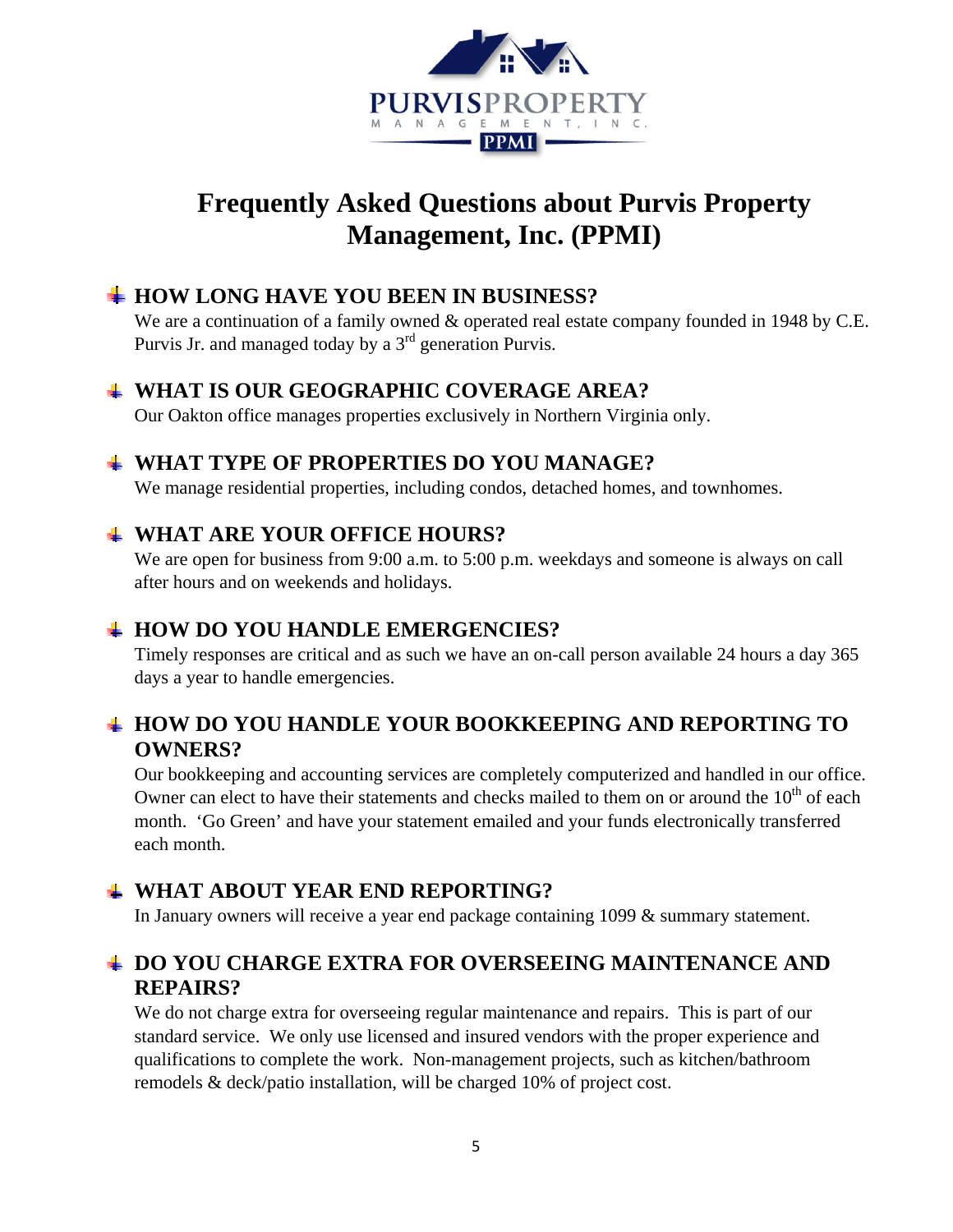

# **Factors to Consider When Selecting a Management Company…**

### $+$  **MANAGEMENT FEES – ONLY ON RENT COLLECTED**

- 1. We do not charge management fees when your property is vacant.
- 2. We do not charge management fees on uncollected rent.
- 3. We do not charge owners or tenants administrative fees to oversee general maintenance and repairs.
- 4. We do not charge owners for yearly or move in/out inspections.

### **EASY TERMINATION POLICY**

Every Management Agreement will eventually end, whether it is a year later or twenty years down the road. Our Agreement is about as easy and flexible as you will find anywhere. There are a few provisions:

- 1. If a Lease has not been executed the Management Agreement may be terminated with 60 days notice.
- 2. If a property is occupied by a tenant the owner may cancel with a written 60 days notice. The fee for canceling will be 50% of the remaining management fee, based on the balance of the lease term.

### **WHAT QUESTIONS TO ASK WHEN SHOPPING FEES**

- 1. What is your management fee?
- 2. What is your lease renewal fee?
- 3. What is your placement fee (to find a new tenant)?
- 4. Do you charge management fees on vacant properties?
- 5. Do you charge for inspections?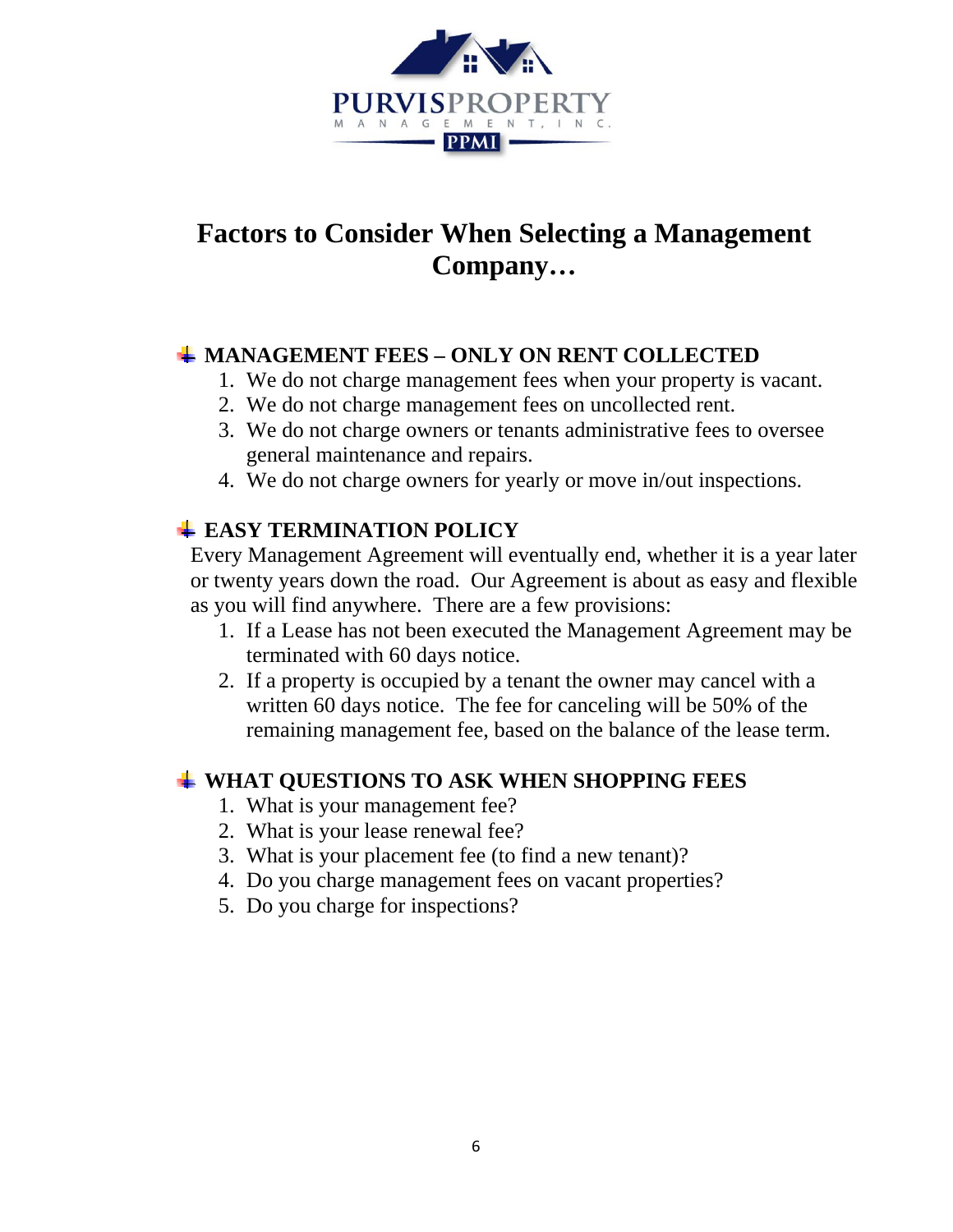

# **Frequently Asked Questions about Qualifying Tenants, Leasing and Rents…**

#### ٠L.  **HOW LONG WILL IT TAKE TO RENT MY PROPERTY?**

Four factors influence the movement of rental property: Location, Condition, Price, and Time of year. When the location has appeal to the applicant, the property is in good condition (especially paint and carpet), the rental price is in-line with market value, and it is within the favorable marketing season (April-August), properties tend to rent quicker.

#### ÷  **HOW LONG WILL YOU MARKET MY PROPERTY?**

Getting your property rented as soon as possible to a qualified tenant is one of our highest priorities. Lost rent due to vacancy is income never recovered, and since we don't charge management fees during vacancies it is an even higher priority.

### **YARD SIGNS**

We use post signs and frame signs where appropriate unless restricted by Condo rules or owner option.

#### ÷ **INTERNET**

Your property will be advertised on our company website **[www.purvispropertymanagement.com](http://www.purvispropertymanagement.com/)**

We use extensive internet advertising including, MRIS (Realtor Database), REALTOR.COM, TRULIA, ZILLOW, etc. Your property will be exposed worldwide in an effort to make sure that anyone looking for a rental in Northern Virginia can find your property.

#### ÷ **HOW LONG DOES IT TAKE TO QUALIFY AN APPLICANT?**

The qualification process normally takes 24-48 business hours to complete once all information has been received.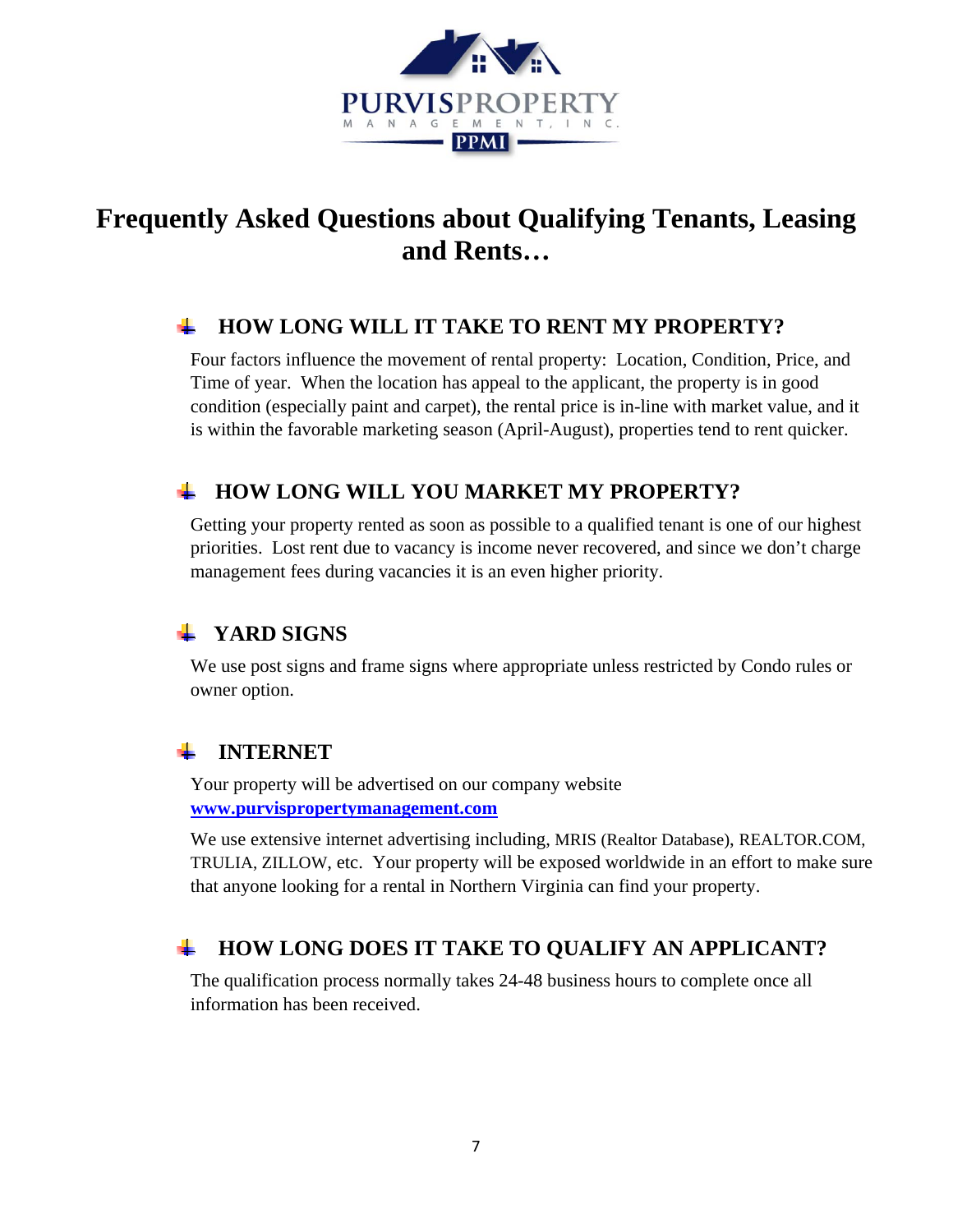

#### ۰.  **HOW DO YOU QUALIFY PROSPECTIVE TENANTS?**

Our comprehensive tenant qualification process involves the following:

- 1. Verifying current residency
- 2. Verifying previous residency for at least the last 24 months
- 3. Verifying employment
- 4. Verifying income
- 5. Verifying credit history
- 6. Conducting a search of the public records for criminal history

#### **DOES THE RENT STAY THE SAME UNTIL A TENANT MOVES?** ۰.

The rent is evaluated before the end of each lease period to make sure it stays in line with the current market conditions. Once a market analysis has been done we will suggest a lease renewal to the owner, including the new rental amount. If acceptable to the owner we will then present the offer to the tenant and execute a new lease if accepted by tenant

#### **WHAT HAPPENS IF THE TENANT DOESN'T PAY THE RENT?** ÷

This is probably one of the most common questions and the subject of greatest concern. The answer is that when a tenant does not pay the rent and remains in the property, there is a procedure in place. A 5 day pay or quite notice will be delivered by the Sheriff's office. This typically gets the attention of the tenant and thus encourages them to find a way to pay the rent. In the event the tenant still doesn't pay the rent then we will recommend a local attorney who can file an unlawful detainer. This is the first step in the eviction process. Once a court order has been issued then the tenant will have a certain amount of time to move (usually 30 days). The total eviction time can run up to 60 days and can cost between \$400-\$500. This expense can be offset by security deposits and/or a collection process is available through the attorney which can reduce the upfront cost. The more important question is….

#### ÷  **HOW LIKELY IS IT THAT AN EVICTION WILL OCCUR?**

Although we cannot predict the future we can project from the past. In our 3 generations of experience and dealing with thousands of tenants, the actual number of court-ordered evictions is less than a handful. We attribute this to our excellent property management staff and our comprehensive tenant qualification/selection process.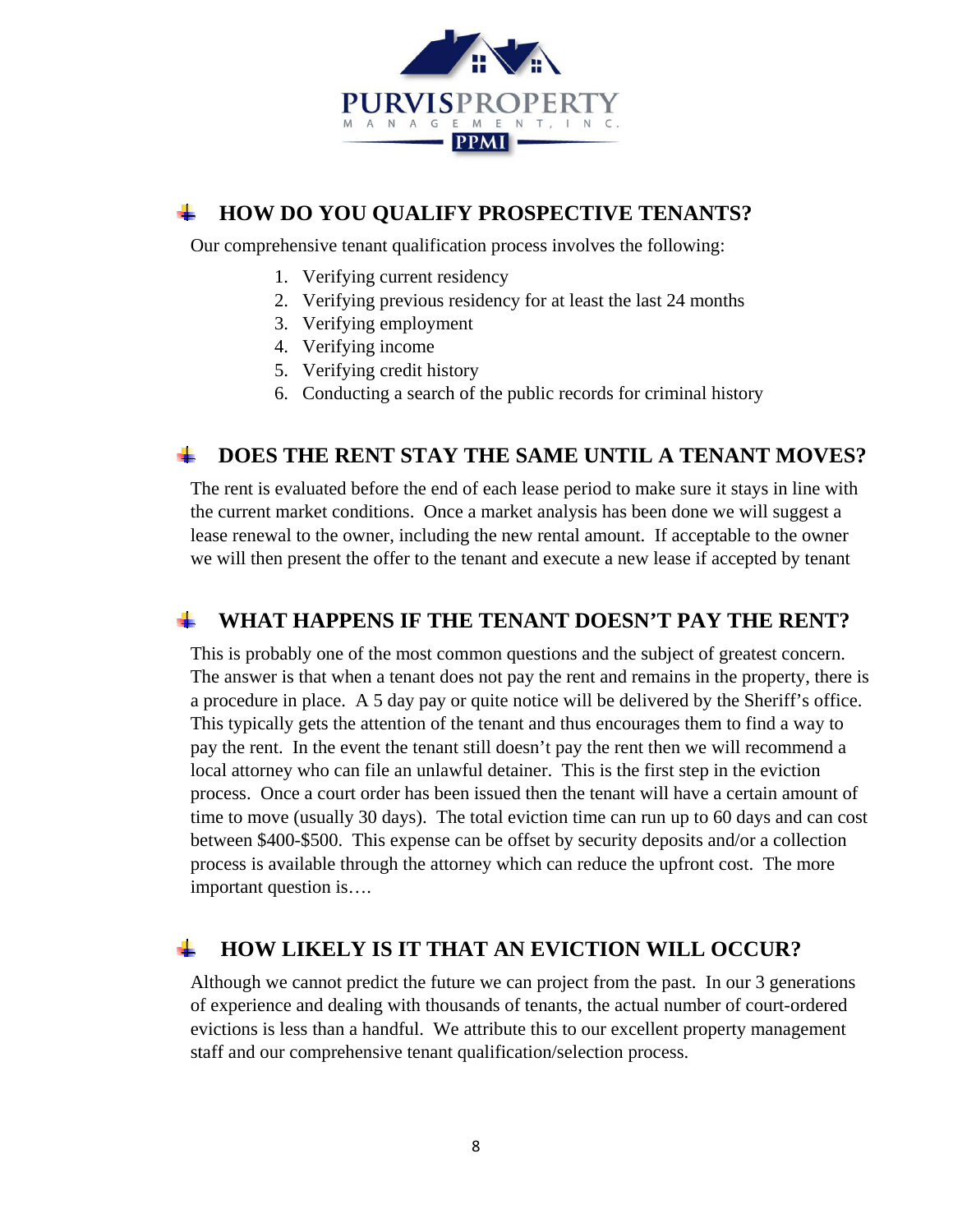

# **WHO IS RESPONSIBLE? TENANT OR OWNER?**

### **WHAT HAPPENS IF THE TENANT DAMAGES THE PROPERTY?**

This is another important topic of concern for owners. Though we can't predict just how rough a tenant will be on a property, our comprehensive selection process ensures you a better quality tenant. Better quality tenants typically take better care of the property. However, if damages are caused by the tenant, they will be held accountable. If during their tenancy damages are caused we will require the tenant pay for the damages. If they have moved out and the damages are found during the inspection of the property then the cost of the damages will be deducted from the tenant's deposit.

### **WHO IS RESPONSIBLE FOR THE HEATING & AIR CONDITIONG SYSTEM?**

This is a shared responsibility. The owner is responsible for the major operation of the system that is beyond the control of the tenant. The tenant will be responsible for changing the filters regularly. System maintenance or repair resulting from tenant abuse, misuse or neglect is the responsibility of the tenant.

#### **WHO IS RESPONSIBLE FOR PLUMBING REPAIRS?** ÷

This is also a shared responsibility. Owners are responsible for circumstances beyond the tenant's control. For example, water heater failure, tree roots in the sewer line, worn out fixtures or pipe leaks. Tenants are responsible for things like, clogged toilets & drains, broken toilet seats, clogged garbage disposals, and any other problem resulting from misuse, abuse, or neglect. If the property has a septic tank, owners will be responsible for property maintenance and repairs.

### **WHO IS RESPONSIBLE FOR WINDOWS AND SCREENS?**

The owner is responsible through the property manager to ensure that windows and screens are in proper working order upon tenant occupying the property. After that it will be the tenant's responsibility to repair damaged screens or windows, unless caused by natural disaster, such as a major storm.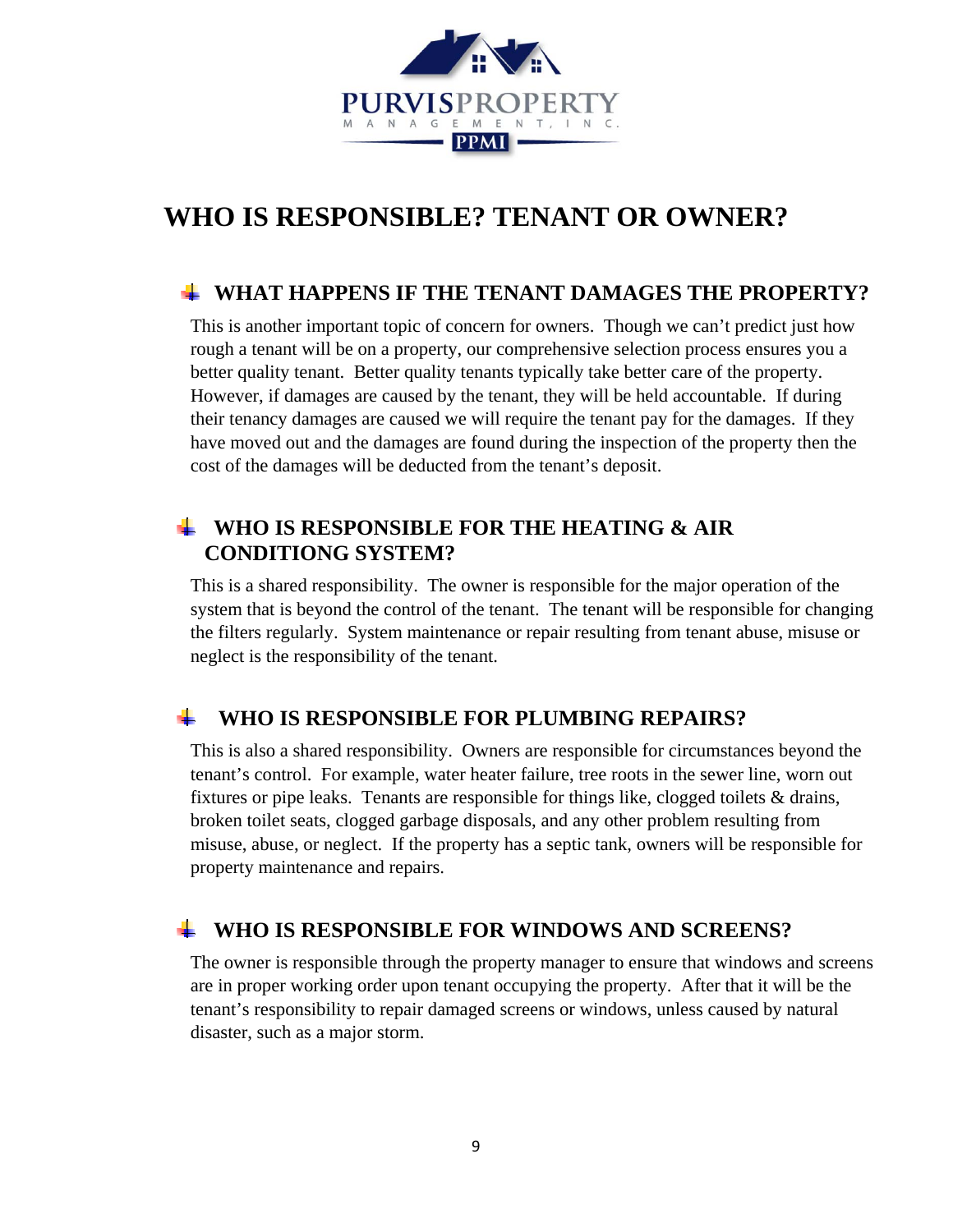

#### ÷.  **WHO IS RESPONSIBLE FOR PEST CONTROL?**

The property should be free and clear of any animals, rodents, and bugs. If there is evidence of infestation then the owner will only be responsible if the tenants have just moved in. Once a tenant has established residency, and after 30 days, bug extermination will be at the tenant's expense. Large animals and rodents will still be the owners expense.

#### ÷  **WHO TAKES CARE OF THE YARD?**

Unless provided by owner in the lease, the yard maintenance will be the responsibility of the tenant. This includes mowing, weeding, raking, trimming bushes, watering, clearing gutters, etc. Tree trimming and lawn pest control are the owner's responsibility.

#### ۰. **WHO IS RESPONSIBLE FOR SWIMMING POOL SERVICE?**

Our experience has taught us that it is best for this service to be provided by the owner to make sure that the pool is maintained properly. We can recommend a pool service company to provide weekly pool service during the pool season. The cost will vary depending on level of service but this can be factored in when determining rent price.

#### 4. **WHAT IS YOUR POLICY ON ANIMALS?**

Whether or not to accept animals is always the owner's decision. Some owners allow animals and some do not. In most cases we do not recommend multiple pets. We typically collect an additional \$500 pet deposit. Certain breeds are not accepted because of liability considerations, including but not limited to; Pit Bull, Rottweiler, Akita, German Shepherd, and Doberman Pinscher. Farm animals are not permitted either. Owners should refer to their insurance policy for any additional breeds not covered under policy.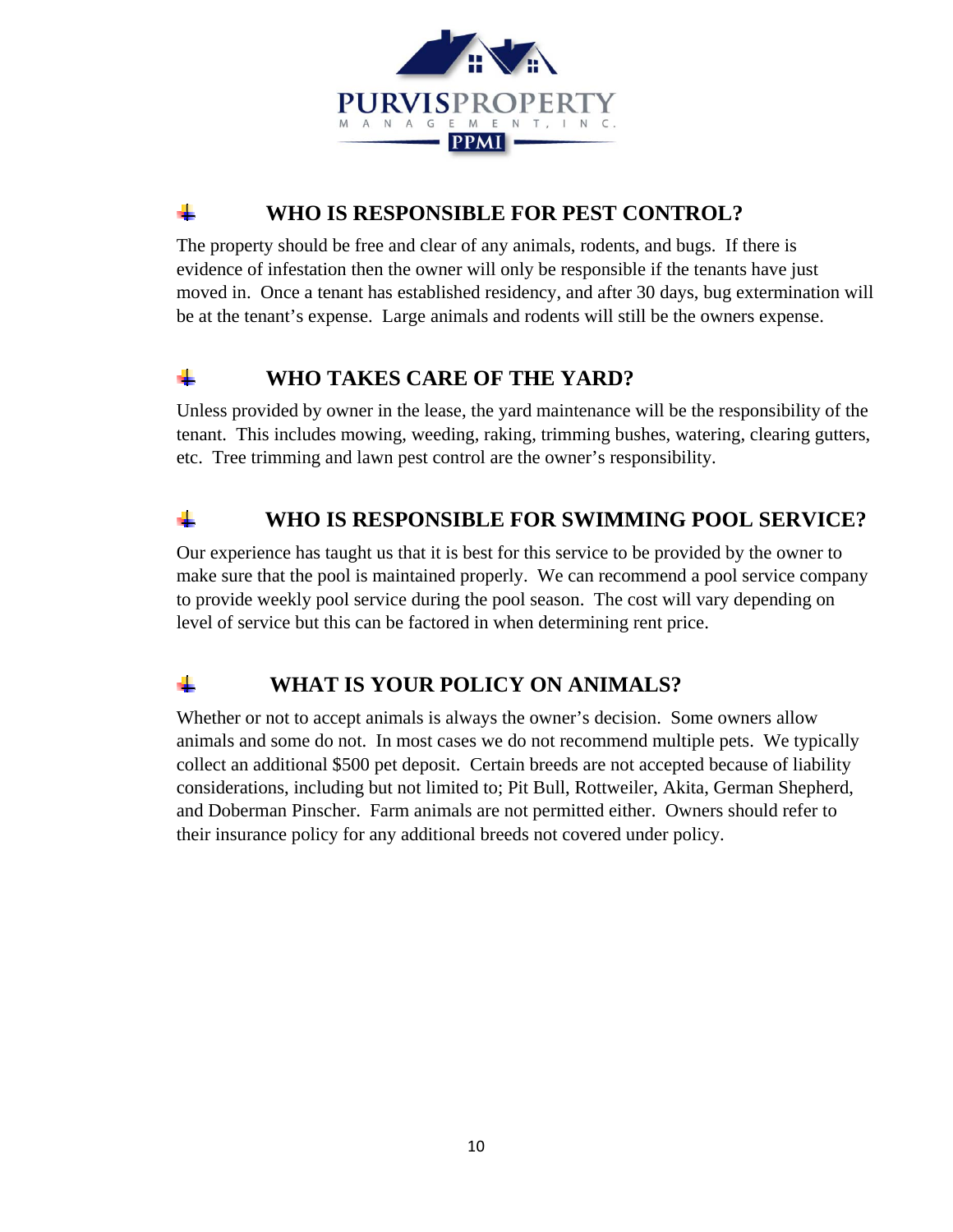

# **HOW TO PREPARE YOU PROPERTY FOR RENT**

| 4  | Carpet should be professionally cleaned and in good condition                     |
|----|-----------------------------------------------------------------------------------|
|    |                                                                                   |
| ÷  | Premises should be free and clear of all unwanted junk (inside $\&$ out)          |
| 4  | Interior and exterior should be in "move-in" clean condition                      |
| ÷  | All windows, screens and sliding glass doors should be in good condition and      |
|    | operating properly, including locks                                               |
| ÷  | All appliances should be clean and in normal working order                        |
| ٠  | All plumbing and fixtures should be in normal working order                       |
| t, | All bathroom tile should be in good condition with no voids in the grout          |
| ÷  | Kitchen and bath counter tops and back-splashes should be caulked properly        |
| ÷  | Window treatments $&$ blinds should be cleaned and in normal working order        |
| ÷  | All electrical outlets and switches should be in good condition and have cover    |
|    | plates                                                                            |
| ÷  | Interior paint should be in good condition                                        |
| ÷  | Smoke alarms and Co2 detectors (where required) should be in normal working       |
|    | order                                                                             |
|    | Household rated fire extinguisher should be on the premises                       |
| ∔  | All light fixtures should have proper light bulbs installed and in normal working |
|    | order                                                                             |
| 4  | Ceiling fans (where applicable) should be cleaned and in normal working order     |
| 4  | Lawns should be cut, edged and bushes trimmed                                     |
|    | Gutters should be clean and properly attached to house                            |
|    | Well water system or any water softener system should be in normal working        |
|    | order and any instructions attached for easy reference                            |
| 4  | House numbers should be present and easily visible                                |
|    | Roof should be in good condition with no leaks                                    |
|    | All locks should be in normal working order with multiple keys available          |
|    | Exterior paint should be in good condition, with no visible peeling               |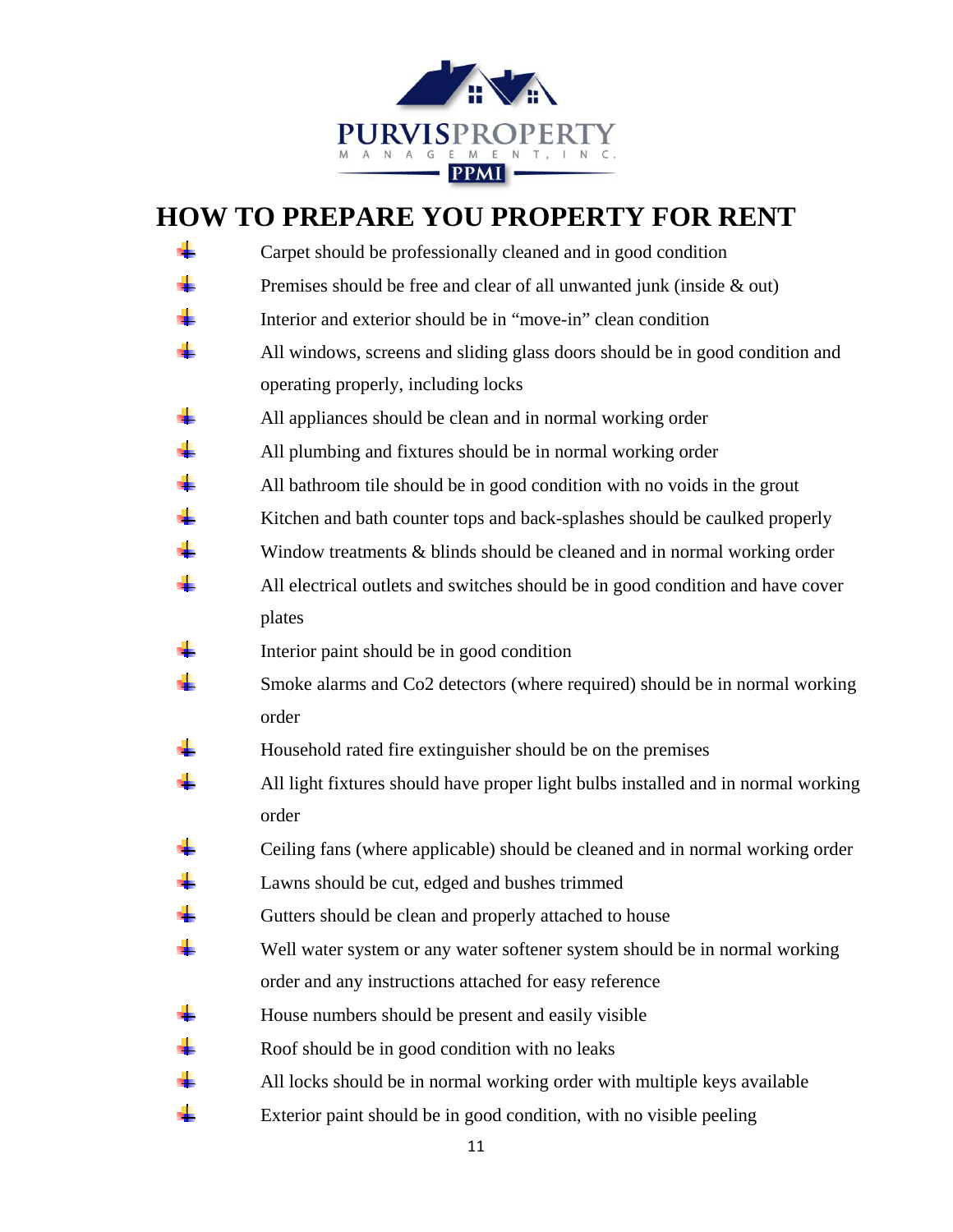

# **COMMUNICATION IS CRITICAL**

Communication is an essential element in maintaining good relationships with our owners, tenants, and vendors. We pride ourselves on being accessible and therefore offer personal appointments and the following ways to keep in touch:

# **BY PHONE AT (703) 281-0311**

Our office hours are Mon-Fri 9-5. After hours and on weekend we have a voicemail system. Our afterhours emergency line is monitored 24/7.

# **BY EMAIL AT [PPMI@VERIZON.NET](mailto:PPMI@VERIZON.NET)**

## **BY FAX AT (703) 378-1600**

## **BY MAIL AT:**

4080 Lafayette Center Drive Suite 100

Chantilly, VA 20151

**[www.purvispropertymanagement.com](http://www.purvispropertymanagement.com/)**